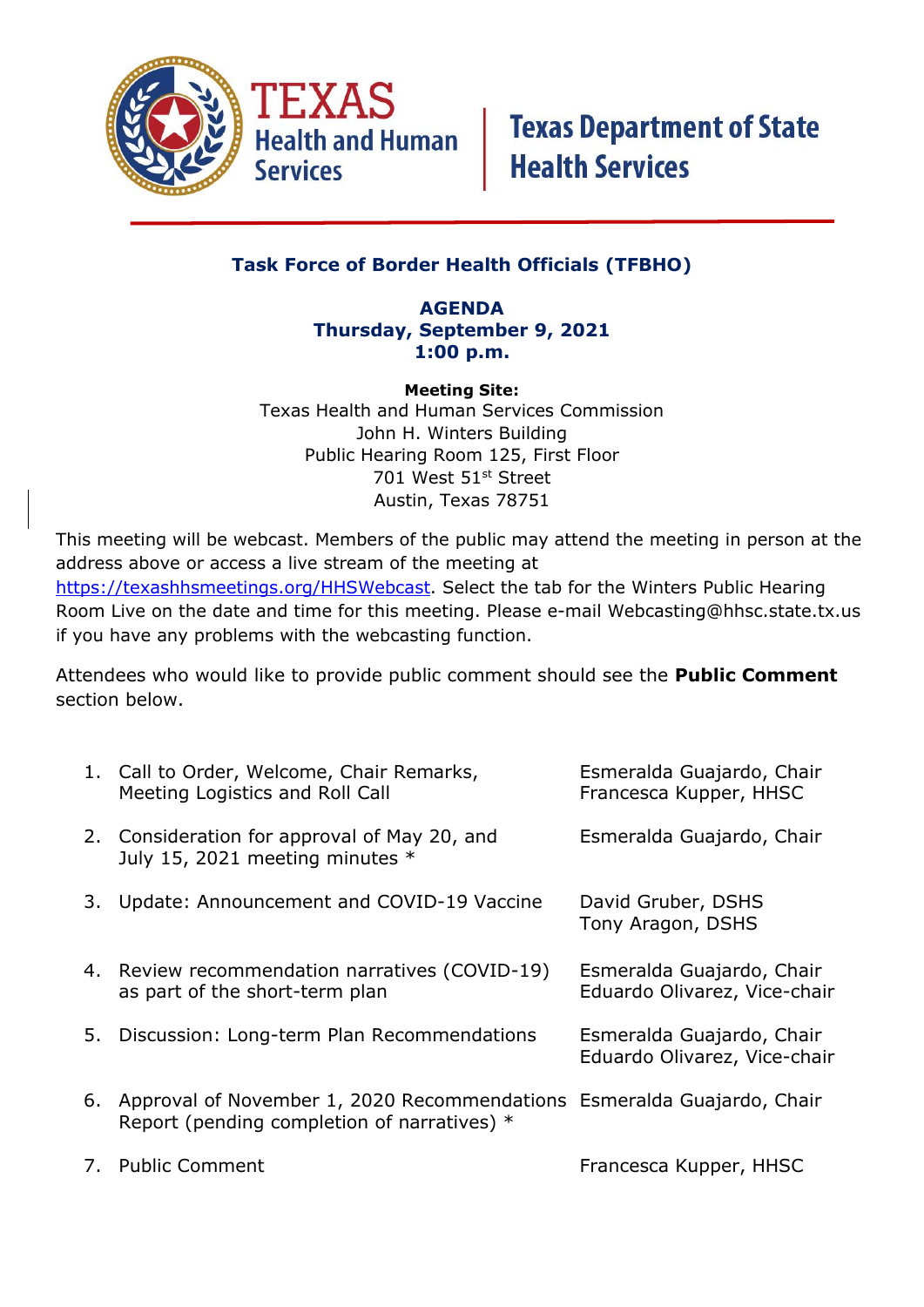

## **Texas Department of State Health Services**

8. Closing Remarks, thank you and Adjourn Esmeralda Guajardo, Chair

\* Denotes possible action item

**Public Comment:** The Texas Health and Human Services Commission (HHSC), together with the Texas Department of State Health Services (DSHS), welcomes public comments pertaining to topics related to border public health. Members of the public who would like to provide public comment may choose from the following options:

- 1. Members of the public may pre-register to provide oral comments at the meeting by completing a Public Comment Registration form at https://texashhsmeetings.org/TFBHO\_PCReg\_Sept2021. Pre-registration is not required (see #3 below). Please mark the correct box on the Public Comment Registration form and provide your name, either the organization you are representing or that you are speaking as a private citizen, and your direct phone number. Public comment is limited to three minutes. Each speaker must state their name and on whose behalf they are speaking (if anyone). If you pre-register to speak and wish to provide a handout before the meeting, please submit an electronic copy in accessible PDF format that will be distributed by HHS staff to TFBHO members and State staff. Handouts are limited to two pages (paper size: 8.5" by 11", one side only). Handouts must be emailed to **[OBPH@dshs.texas.gov](mailto:OBPH@dshs.texas.gov)** immediately after pre-registering, but no later than 5:00 p.m. Tuesday, September 7, 2021, and include the name of the person who will be commenting. Do not include health or other confidential information in your comments or handouts. Staff will not read handouts aloud during the meeting, but handouts will be provided to TFBHO members and State staff.
- 2. Members of the public may provide written public comments before the meeting by completing a Public Comment Registration form at https://texashhsmeetings.org/TFBHO\_PCReg\_Sept2021. A member of the public who wishes to provide written public comment may email the comments to [OBPH@dshs.texas.gov](mailto:OBPH@dshs.texas.gov) no later than 5:00 p.m. Tuesday, September 7, 2021. Please include your name and the organization you are representing or that you are speaking as a private citizen. Written comments must be emailed to DSHS immediately after pre-registering and include the name of the person who will be commenting. Written comments are limited to two pages (paper size: 8.5" by 11", one side only). Do not include health or other confidential information in your comments. Staff will not read written comments aloud during the meeting, but comments will be provided to TFBHO members and State staff.